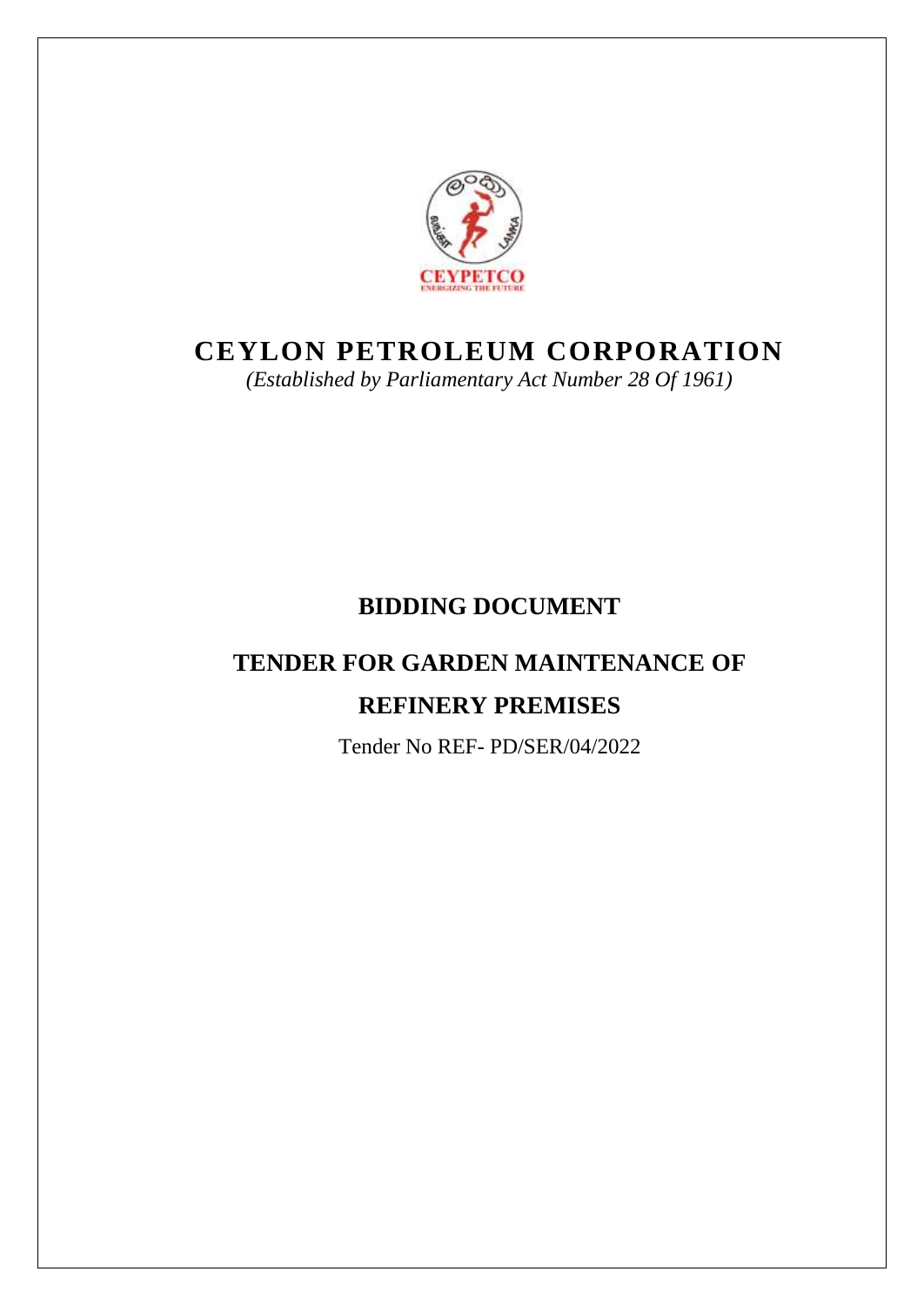# **TENDER NOTICE**

# **CEYLON PETROLEUM CORPORATION REFINERY DIVISION**

# **GARDEN MAINTENANCE OF REFINERY PREMISES**

## Tender No REF- PD/SER/04/2022

The Chairman, Departmental Procurement Committee on behalf of Ceylon Petroleum Corporation (CPC) invites sealed bids from eligible bidders for "Garden Maintenance of Refinery Premises" for 12 months".

To be eligible for awarding the Contract, the successful bidder shall not have been blacklisted and shall have complied with the eligibility and qualification criteria stated in the Bidding Document.

Due to the Covid-19 pandemic, the bidders can download the bidding document from CPC website, i.e [http://ceypetco.gov.lk/public-tenders/.](http://ceypetco.gov.lk/public-tenders/) The bidder should pay a non-refundable fee of Rs. 1,000.00 (Rs. 892.86 + 12% VAT) to the Account No. 004100110208633 of Ceylon Petroleum Corporation of People's Bank (Head Office) and the payment receipt should be submitted along with the Bid and the bidder should notify this immediately in an e-mail to [ref.procurement@ceypetco.gov.lk](mailto:ref.procurement@ceypetco.gov.lk) with the softcopy of payment receipt and contact details of the bidder.

The Bid will be closed at 1400 hrs. on 07/07/2022 and opened at the Office of Manager (Procurement & Stores) at the address given below, immediately after the closing time of the Bid.

The interested bidders may obtain further information from Deputy Refinery Manager (Maintenance & Projects) via Tel. 0112400684.

Chairman, Departmental Procurement Committee, c/o Manager (Procurement & Stores), Ceylon Petroleum Corporation, No. 609, Dr. Danister De Silva Mawatha, Colombo 09, Tele : 0094-11-5455332 Fax : 0094-11-545542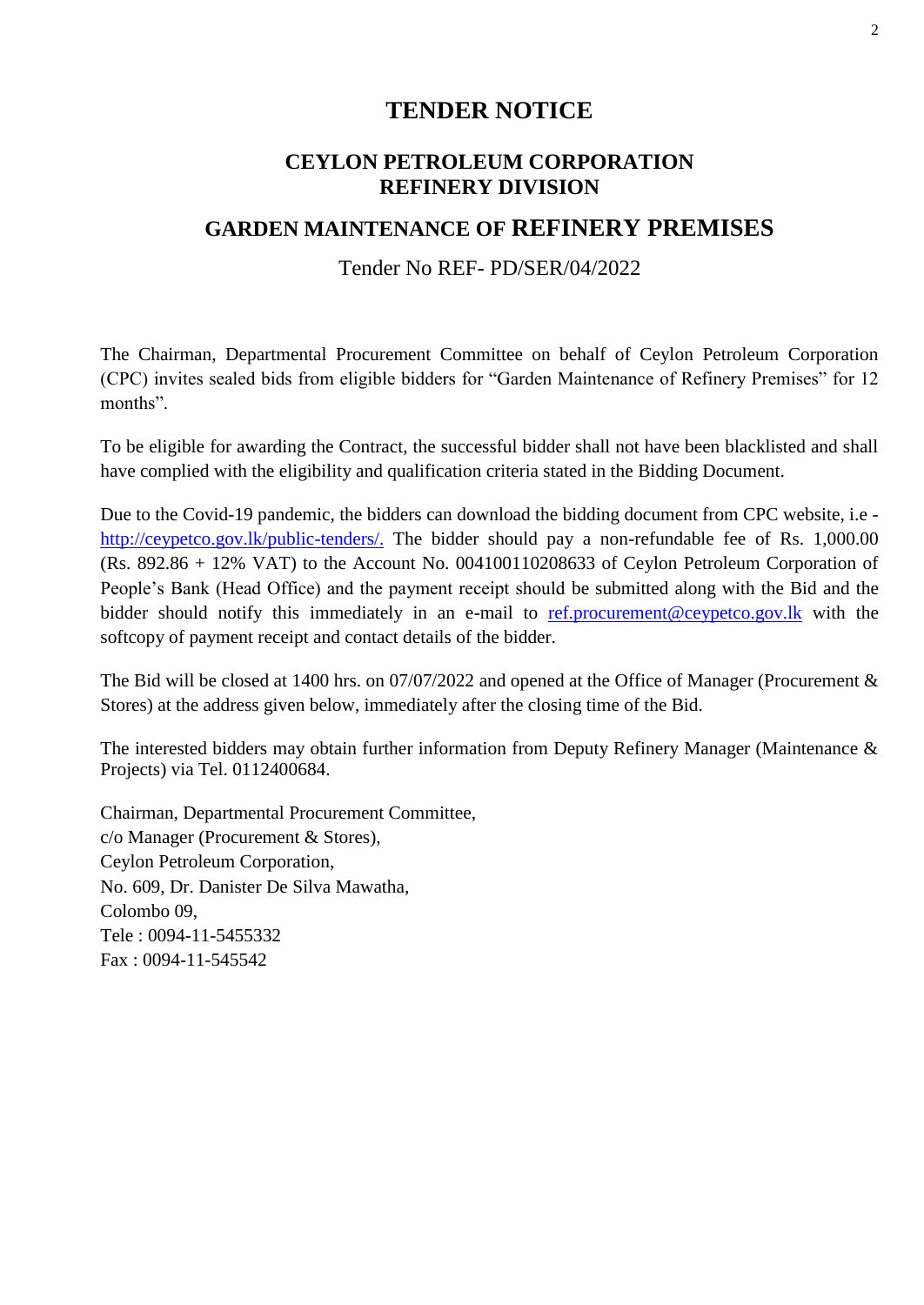## **1. INSTRUCTIONS TO BIDDERS (ITB)**

### **1.1 Basis of Contract**

The contract will be to supply services for maintenance of Refinery premises as per the scope of work and terms and conditions in this bidding document, at a fixed price agreed in the contract. The contract will be entered into with CPC for a period of 12 months.

## **1.2 Eligibility of the Bidder**

Bidders shall not be blacklisted by any of the government, semi-government institution. The bidder shall have experience in providing garden maintenance services in similar nature.

## **1.3 Bidding Documents**

Bidding Document will consist of the followings:

- 1. Invitation to Bid
- 2. Instructions to Bidders
- 3. Conditions of Contract (CoC)
- 4. Scope of Work
- 5. Other Conditions of contract
- 6. Schedule of Prices
- 7. Form of Bid
- 8. Format for Bid Security Guarantee
- 9. Form of Agreement
- 10. Format of Performance Guarantee

## **1.4 Pre Bid Meeting & Site Visit**

The Bidder will be required to attend a pre bid meeting, at the Training Centre of Ceylon Petroleum Corporation, Refinery Division scheduled on 30/06/2022 at 09.30 hrs.

The Contractor will examine the sites and its surroundings, before submitting their bid and shall satisfy themselves as to the nature of the site, the quantities and nature of the work and all relevant information as to risks, contingencies and other circumstances which may influence their tender.

However CPC reserves the right to differ this meeting with advanced notice to prospective bidders.

CPC will not be responsible for any costs incurred by the prospective bidders, involved with the attendance to this meeting.

Attendance to this meeting by an authorized and competent representative of the Bidder, along with a letter of authorization, will be compulsory.

## **Failure to attend the meeting will result in the Bid offer being rejected.**

## **1.5 Schedule of Prices**

All rates shall be furnished in the "**Schedule of Prices**" in "**SCHEDULE A"** of this Bidding document.

The rate should be lump sum fixed price per month for total job inclusive of cost towards to employing labourers (all charges towards statutory compliance such as EPF, ETF, Bonus, Gratuity, Leave Compensation, etc). Wages paid to the employees shall be in compliance with relevant categories of Wages Board Ordinance.

Quoted rates should be free from any pre-conditions regarding payments etc or otherwise offers are liable to be rejected.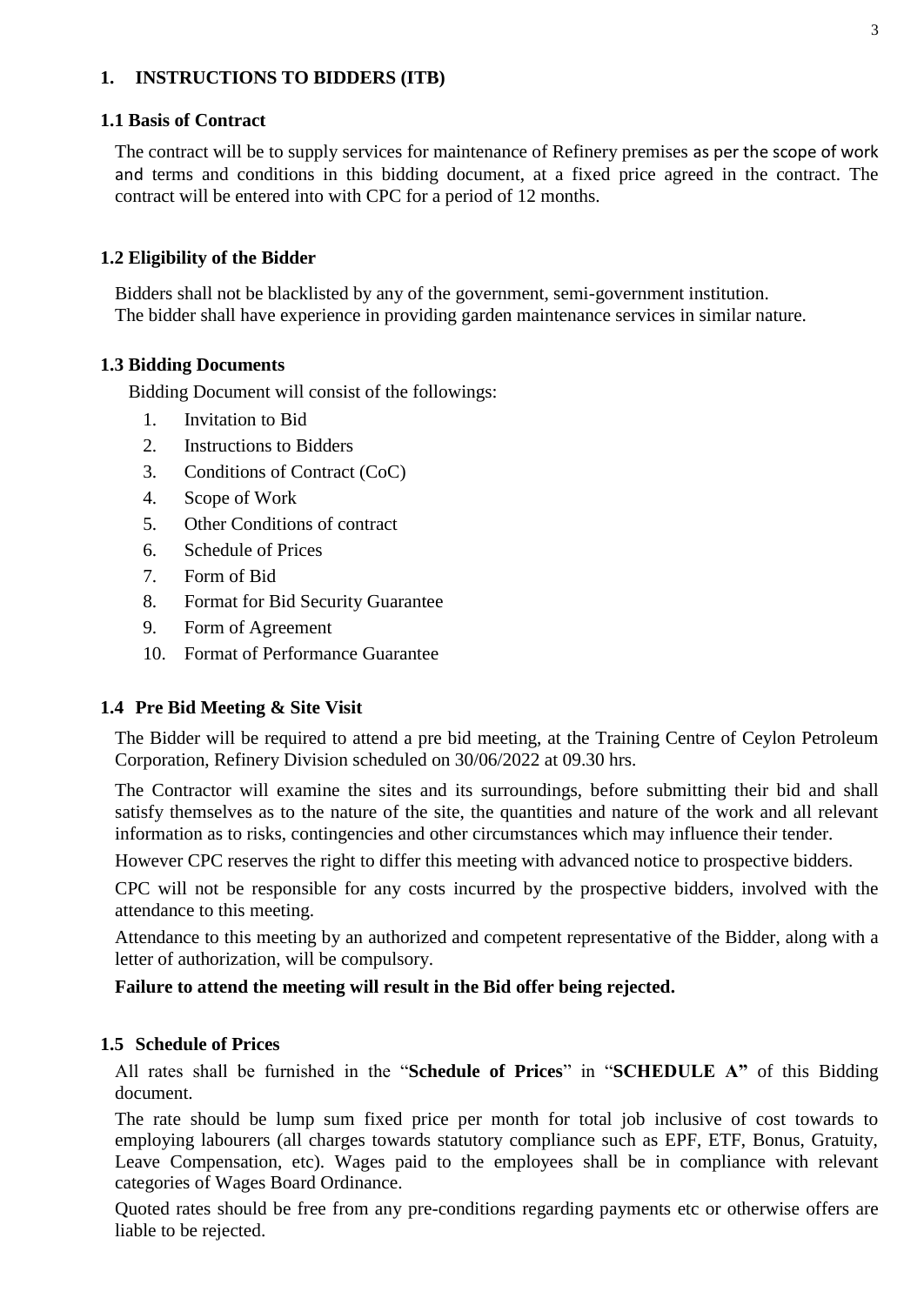There will be no escalation in the price during entire contract period. Offers not sent in the given format and in the manner required will be rejected.

## **1.6 Value Added Tax/ NBT**

If the Bidder has registered for VAT/ NBT, the amounts (percentages) of VAT/ NBT shall be indicated separately, along with VAT/ NBT registration numbers of the Bidder.

#### **1.7 Bid Security Guarantee:**

Each Bid shall be accompanied by a Bid Security Guarantee, undertaking that the offer will be valid for 90 days and that the offer will not be withdrawn during that period. Such Bid Security Guarantee shall be in the form of guarantee issued by a recognized commercial Bank in Sri Lanka and acceptable to the CPC, Refinery and should be encashable on demand and payable to CPC in a sum of Rupees One Hundred Thousand (Rs 100,000/=)

The Bid Security Guarantee shall be valid for 120 days (up to 04/11/2022) from the date of closing of the tender and shall be in accordance with the specimen in *Annex* "B", "Format for Bid Security Guarantee".

Failure to submit the Bid Security Guarantee at the time or before the closing of tender and in accordance with the above said requirements will result in the tender offer being rejected. Bid Security Guarantee from unsuccessful bidder will be returned to them after an award is made in accordance with the above said requirements.

The Bid Security Guarantee of the successful bidder will be returned back to him after receipt of Performance Guarantee.

#### **1.8 Documents / Information to be submitted with the Bid**

The following documents / information shall be submitted with the bids.

- (1) The Original copy of the Bid Security Guarantee
- (2) The Schedule of Prices, duly completed  $&$  signed
- (3) The Form of Bid, duly completed & signed
- (4) The past experience records of recently handled jobs and currently handling jobs of similar nature.
- (5) The bidder shall produce the evidence for payments of ETF and EPF contribution ( ie C Form) to its presently working cleaning service employees for the past years.
- (6) Business Registration certificate.
- (7) Company profile

#### **1.9 Sealing & Marking of Bids:**

Bids shall be submitted in duplicates as per the conditions specified in this Bidding Document. The original and the duplicate of the Bid shall be placed in separate envelopes marked '**ORIGINAL**' and '**DUPLICATE**'. Both envelopes shall be enclosed in one securely sealed cover, which shall be marked "**BID FOR THE GARDEN MAINTENANCE OF REFINERY PREMISES"** on the top left hand corner and the statement, "**DO NOT OPEN BEFORE 1400 hrs. on 07/07/2022** (to be completed with the time and date specified in the Bidding Document) and shall be addressed to:

> **Chairman, Departmental Procurement Committee, C/o Manager (Procurement & Stores), Procurement & Stores Function, No. 609, Dr. Danister De Silva Mawatha, Colombo 09.**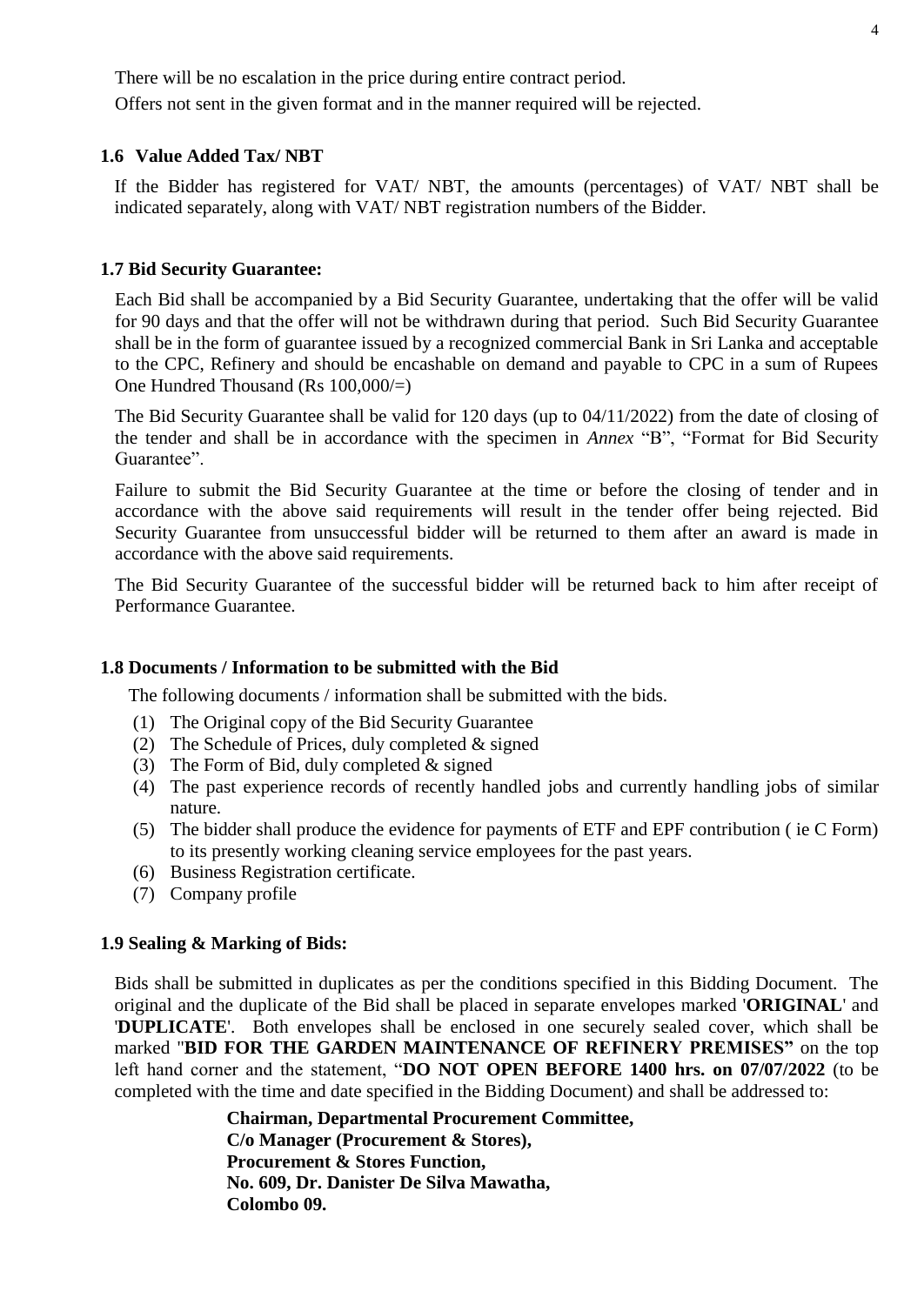If the outer envelope is not sealed and marked as required above, CPC will assume no responsibility for the Bids being misplaced or premature opening. If the outer envelope discloses the Bidder's identity, the CPC will not guarantee anonymity of the Bid submission but this disclosure will not constitute grounds for Bid rejection.

## **1.10 Period of Validity of Bids**

All offers shall be valid for a minimum period of Ninety (90) days from the Date of Closing of the Bid. Bidders should however, clearly indicate the maximum period that their offers would be valid. A Bid valid for a shorter period will be rejected as non-responsive.

## **1.11 Modification, Substitution & Withdrawal of Bids**

The Bidder may modify or withdraw his Bid after submission, provided that written notice of the modification or withdrawal is received by the CPC, prior to the deadline prescribed for Bid submission. The Bidder's modifications shall be prepared, sealed, marked and dispatched as follows:

- a) The Bidders shall provide an Original and a Duplicate, as specified in **the clause 1.9** of any modifications to his Bid, clearly identified as such in two envelopes, duly marked **"BID FOR THE GARDEN MAINTENANCE OF REFINERY PREMISES".** The envelopes shall be sealed in an outer envelope, duly marked **"BID MODIFICATIONS"**.
- b) A Bidder wishing to withdraw his Bid shall notify the CPC in writing prior to the deadline prescribed for the submission of Bids. A withdrawal notice may also be sent by Facsimile, but must be followed by the original, by post or by hand not later than the deadline for submission of Bids. The notice of withdrawal shall be forwarded to the address specified in **Clause 1.9**

Bearing the Bid name and the words "**BID WITHDRAWAL NOTICE**". Bid Withdrawal notices received after the deadline for submission of Bids will be ignored, and the submitted Bids will deem to be valid.

## **1.12 Closing of Bids**

Bid offers, sealed and addressed as aforesaid, shall be sent under Registered Cover or delivered, to reach:

> **Chairman, Departmental Procurement Committee, C/o Manager (Procurement & Stores), Procurement & Stores Function, No. 609, Dr. Danister De Silva Mawatha, Colombo 09.**

not later than 14.00 hrs on 07/07/2022.

If the bidders or their representatives choose not to send their bid offers under Registered Cover, they may deposit such Bids in the tender box provided for this purpose at the above address.

Any Bid received by the Chairman, DSPC after the deadline for submission of Bids, will not be considered and returned unopened to the Bidder.

## **1.13 Opening of Bids**

Bids will be opened immediately after the closing date and time fixed for receipt of Bids, at the office of **Manager (Procurement & Stores), Ceylon Petroleum Corporation, No. 609, Dr. Danister De Silva Mawatha, Colombo 09**.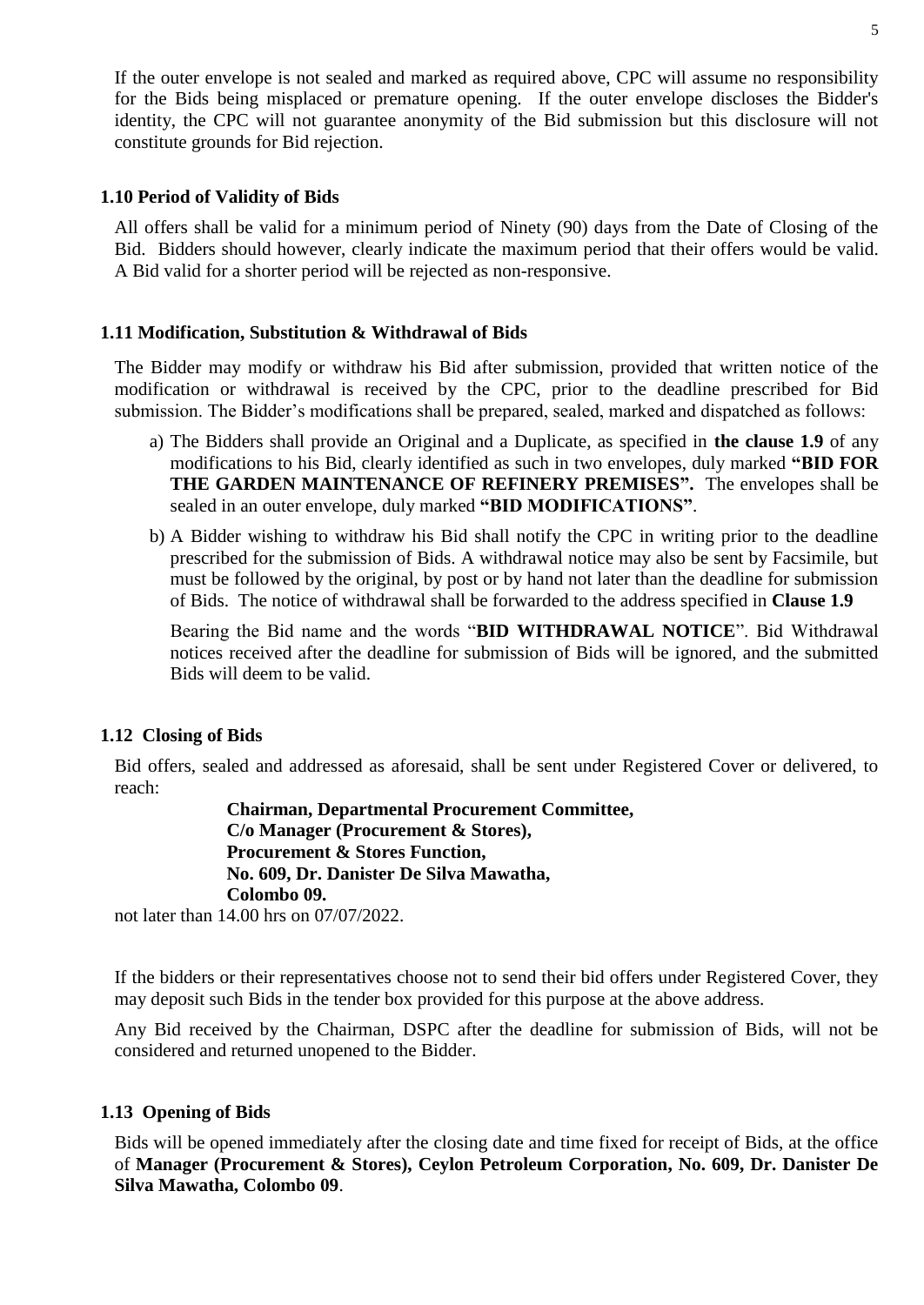The Chairman, DSPC or his nominated representative will open the Bids, in the presence of the Bidders and / or their representatives, who choose to attend at the time on the date and at the opening place specified in the Bidding document.

## **1.14 Award Criteria**

DSPC will award the contract to the successful Bidder, whose Bid has been determined to be substantially responsive, lowest evaluated Bid, provided that the Bidder is determined to be qualified and capable to perform the contract satisfactorily.

Substantially responsive bidder shall provide all necessary details to prove their ability to provide a successful service. This shall include a list of organizations they have supplied this service.

The successful Bidder will be called upon to provide maintenance services to Refinery Premises in conformity with the Tender Conditions for 12 Months with effect from the date of award.

The Successful bidder will be called upon to enter into an Agreement with CPC. A Specimen **"Form of Agreement**" is attached as **Annex –"C"**

#### **1.15 Rights of the Procurement Committee to Accept or Reject any or all Bids**

The Departmental Standard Procurement Committee reserves the right to accept or reject any bid without giving reasons.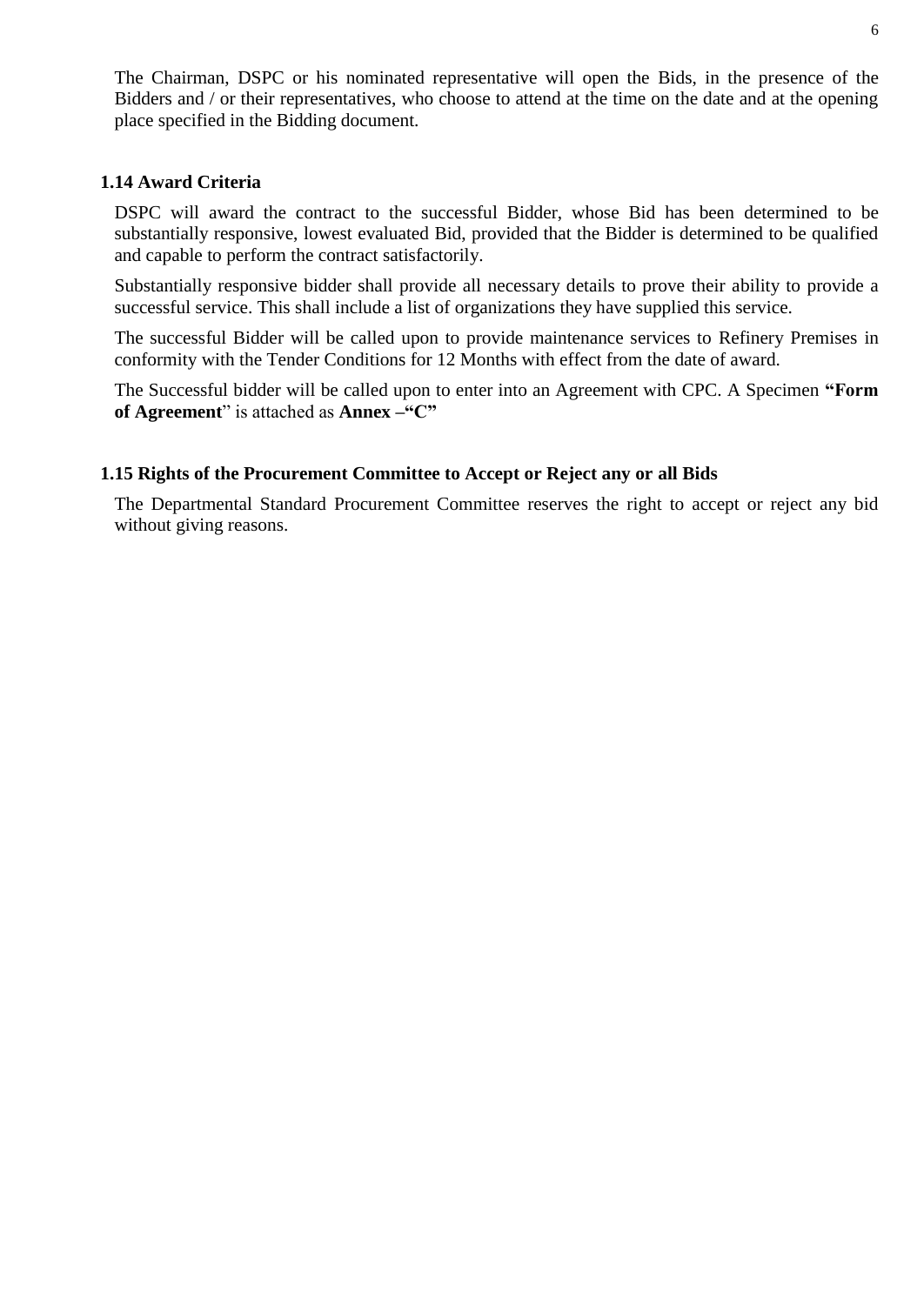## **2. CONDITIONS OF CONTRACT (COC)**

#### **2.1 Performance Guarantee**

On the tender being accepted, CPC shall notify such acceptance by a letter or fax to the successful bidder whose tender has been accepted. Such notification shall require the successful bidder to furnish at his own cost and expenses, a Performance Guarantee through a reputed Commercial Bank in Sri Lanka acceptable to the Refinery in a sum of not less than 10% of the full contract price (price for 12 months period) of the successful tenderer within one week. The Performance Guarantee shall be valid for 13 months and shall be strictly on the form given in Annex "D", "Format for Performance Guarantee" which will be released after successful completion of the job awarded.

If the successful Bidder fails to furnish the Performance Guarantee as provided therein, the bid will be rejected and such bidder will be placed in the list of defaulting contractors.

Further the successful Bidder, in the event of his failure to furnish the Performance Guarantee as required, shall be liable for any losses, costs, expenses and damages, which the CPC may sustain in consequence of such failure and the forfeiture of his Bid Security Guarantee.

#### **2.2 Validity of Bid offer**

The rates quoted shall be valid for a period of 12 months commencing from the date of award of the Contract & no rate increase will be entertained.

#### **2.3 Payment**

Payments will be made on monthly basis. The Contractor shall send the invoices to CPC for the actual services given, at the end of each month and CPC Officer- In-charge of this work will certify the bill if the works are carried out satisfactorily.

#### **2.4 Deductions/ Penalties**

In case the contractor fails to employ required labour force (15 labourers) as mentioned in the bidding document clause No. 2.8, CPC has right to make deductions as penalties from the monthly payment as follows.

a) For absence of a labourer, 0.3% of the Lump Sum Price Per Month will be deducted per day.

If there is any damage to the CPC property or any other financial burden on the CPC because of willful or negligent action by his personnel, CPC shall be entitled to recover the same by means of compensation from the contractor.

#### **2.5 Rights of CPC**

CPC, reserves the right to place orders for carrying out maintenance services in any other form as might be considered necessary in the circumstances and the Corporation does not bind itself to place orders on any one particular contractor exclusively. However, once the award has been made and rates of any successful Bidder accepted, he will be bound to supply the services stipulated in the contract, at the accepted rates.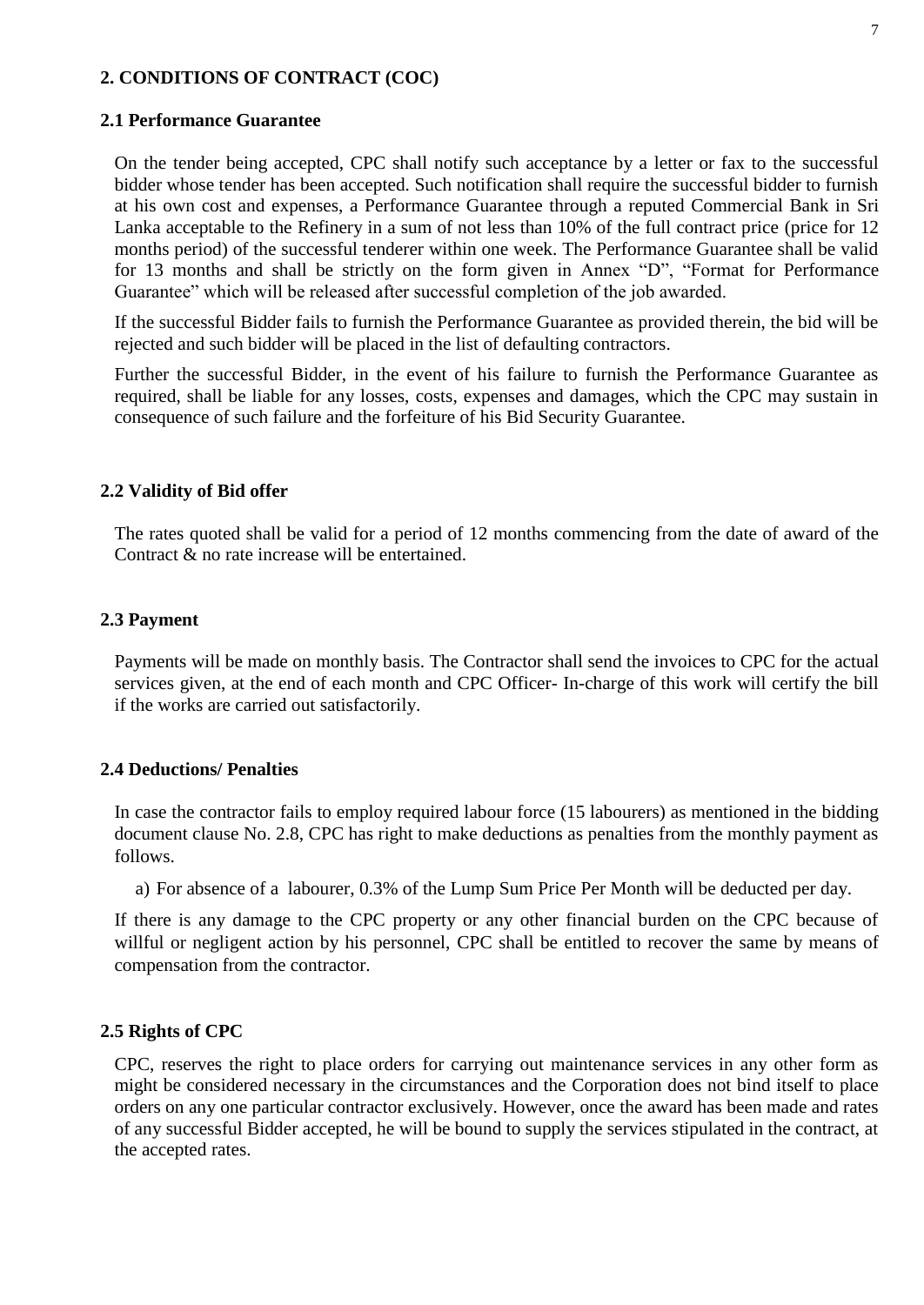## **2.6 Termination of Contract**

CPC also reserves the right to terminate the contract by giving one month's notice without assigning any reason.

In the case of any failure to provide required services throughout the month as per the tender conditions and the CPC satisfaction, CPC reserves right to terminate the contract without asking any reason, in which event the Performance Guarantee will be forfeited and the contractor will be placed in the list of defaulting contractors.

## **2.7 Arbitration:**

All disputes arising between the parties hereto or their respective representatives, in connection with this contract, during its continuance or at any time after the termination thereof, shall be referred for Arbitration.

Arbitration shall be conducted under the rules of the Arbitration Centre of the Institute of the Development of Commercial Law & Practice (ICLP) in Sri Lanka and in accordance with the Arbitration Act No. 10 of 1995 of Sri Lanka.

## **2.8 Scope of Work**

## **Minimum labour force & working hours**

 $\geq 15$  labourers – from Monday to Saturday – 7.30 to 16.30 hrs

(except Full Moon Poya Days & Corporation holidays)

The following works are required to be carried out in the Refinery in order to maintain the Refinery premises neat and tidy.

- a) Cutting/trimming of grass in the entire Refinery premises at regular intervals of time to give uniform look (grass height – only about 1").
- b) Trimming and shaping of hedges and plants.
- c) Weeding out wild plants & unnecessary grass.
- d) Cutting of branches of trees as requested by CPC.
- e) Sweeping all roads in plant area regularly and removing of weeds, grass, and unwanted plants etc., that grow on the sides of the roads and disposing properly and keeping them in a neat and clean condition.
- f) Spraying weedicides as and when instructed by CPC.
- g) Cleaning of trenches/ drainage lines.
- h) Cleaning of fences and all miscellaneous garden cleaning work.
- i) Collecting litters and discarded items and dispose to a dump yard as instructed by CPC.
- j) Overall cleaning and maintenance of refinery premises in a very cleaned and attractive condition in order to give a beautiful look.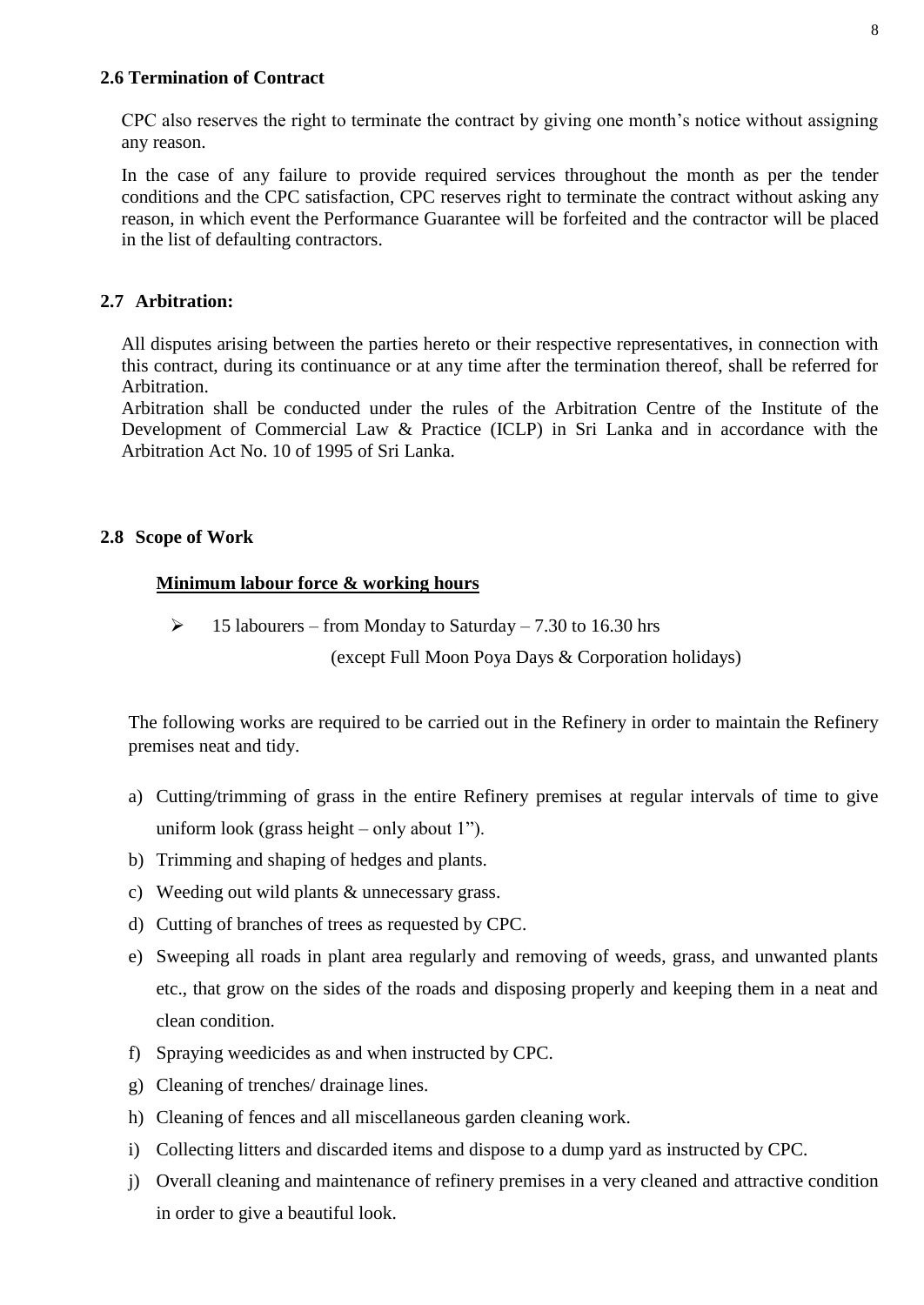### **2.9 Other Terms & Conditions of Contract**

- 2.9.1. All machineries, tools and equipment including grass cutting machines, bush cutters, spraying machines, chain saws, brooms, mamotees, choppers, etc and personnel safety equipment and petrol will be provided by CPC.
- 2.9.2. The contractor shall deploy sufficient work force to execute the scope of work to meet the expectations of CPC.
- 2.9.3. Supervision of all activities will be done by the labour supervisor of the Refinery.
- 2.9.4. All labourers employed shall be physically fit males of 25-45 years of age and shall have ability to use all necessary machineries & equipment and five of them shall have ability to spray weedicides.
- 2.9.5. The labourers employed are expected to be honest and diligent people with a good moral conduct. In case any of the labourer so provided is not found suitable or in the event of any act of misconduct by any labourer, the contractor shall take immediate action to remove such employee and replace him with a suitable employee in order to prevent disruption of the service.
- 2.9.6. The contractor is liable to supply labourers for Sundays, poya days, corporation & other mercantile holidays as and when requested by CPC. In case of such situations an additional payments will be made to the contractor as per the rates quoted in the "Schedule of Prices" in "SCHEDULE A" (Item No. B).
- 2.9.7. The contractor shall be responsible for paying fair and reasonable wages in compliance with relevant categories of Wages Board Ordinance to the labourers involved in this service and their EPF and other obligations. Documentary proof for EPF contributions made (ie C form) shall be submitted along with the bid.
- 2.9.8. The contractor is liable to supply cost break down of the quoted price as and when requested by CPC.
- 2.9.9. The contractor is expected to obtain blanket insurance cover for all labourers involved, against accidents, injuries, deaths etc. Any type of losses due to any such incident is the sole responsibility of the contractor.
- 2.9.10 All labourers involved shall be highly reliable people who are personally known to the contractor. They shall all be screened with police clearance reports, which will be a mandatory requirement (if requested by CPC). Producing of these reports shall be the responsibility of the contractor.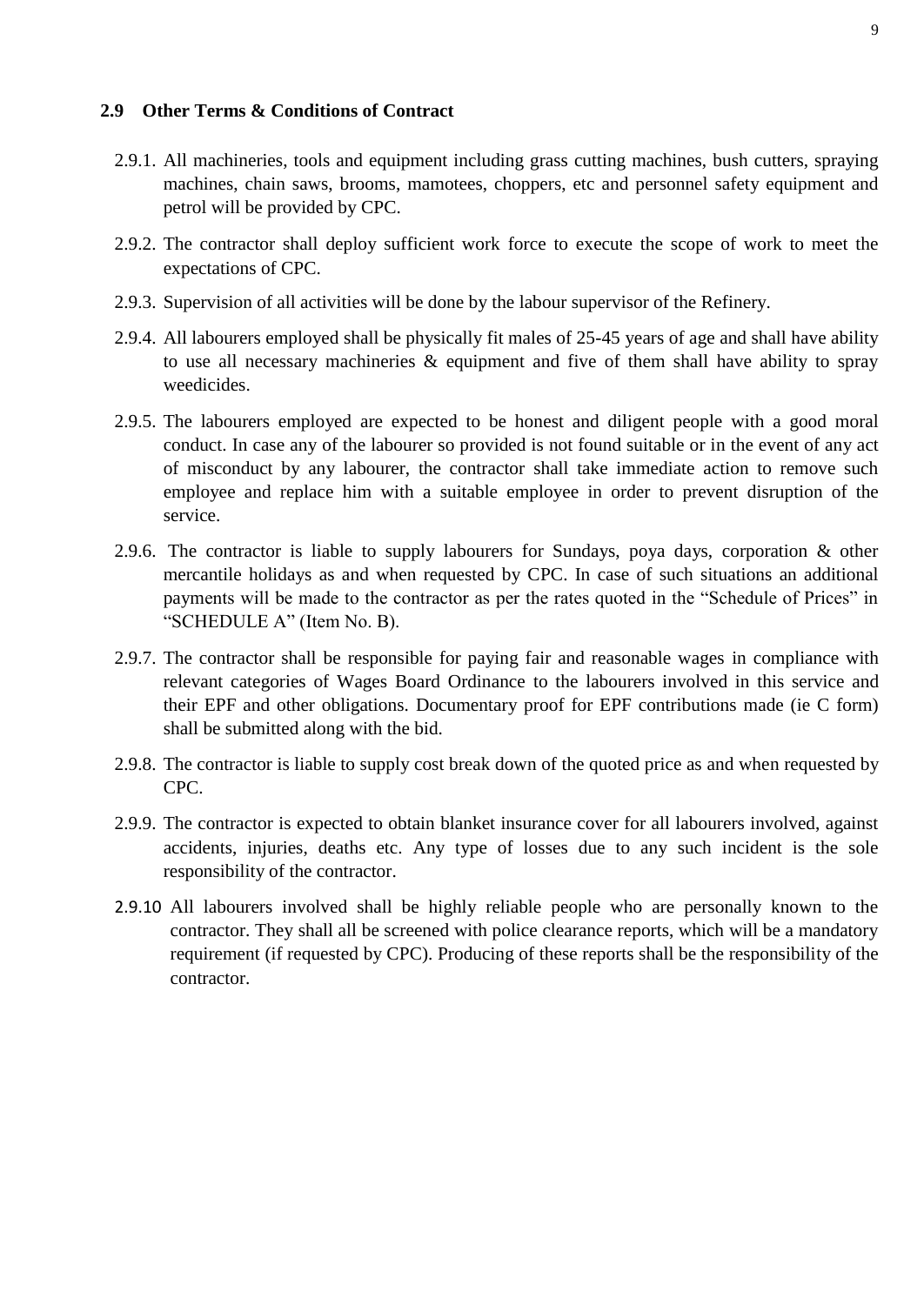## SCHEDULE A

# **SCHEDULE OF PRICES**

# **TENDER FOR GARDEN MAINTENANCE OF REFINERY PREMISES PUBLIC TENDER REF – PD/SER/04/2022**

## **CEYLON PETROLEUM CORPORATION REFINERY DIVISION**

| <b>Description</b>                                                                                                                                                                                                       | <b>Lump Sum Price Per Month</b><br>(without VAT) Rs. |  |  |  |  |  |  |  |
|--------------------------------------------------------------------------------------------------------------------------------------------------------------------------------------------------------------------------|------------------------------------------------------|--|--|--|--|--|--|--|
| A. Total Monthly Cost (without VAT) (Rs)<br>- To supply minimum 15 Labourers to maintain<br>CPC Refinery Premises gardens in accordance<br>with the CPC Scope of Work and General<br>Conditions in the Bidding Document. |                                                      |  |  |  |  |  |  |  |

| <b>Description</b>                                                                                                                                                                            | Rate Per day per labourer<br>(without VAT) Rs. |
|-----------------------------------------------------------------------------------------------------------------------------------------------------------------------------------------------|------------------------------------------------|
| <b>B.</b> To supply of an additional labourer as and<br>when requested by CPC on Sundays, Poya<br>days, Corporation & other Mercantile holidays<br>for working from $7.30$ hrs to $16.30$ hrs |                                                |

VAT Registration No. is to be indicated, if VAT is paid by the bidder in respect of this service. If it is not indicated in the quotation, CPC will not pay VAT component.

VAT Registration No :- ………………………. (if applicable only)

| Name         |  |                |
|--------------|--|----------------|
|              |  |                |
|              |  | Company Stamp: |
| Address      |  |                |
|              |  |                |
| Telephone No |  |                |
| Fax No       |  |                |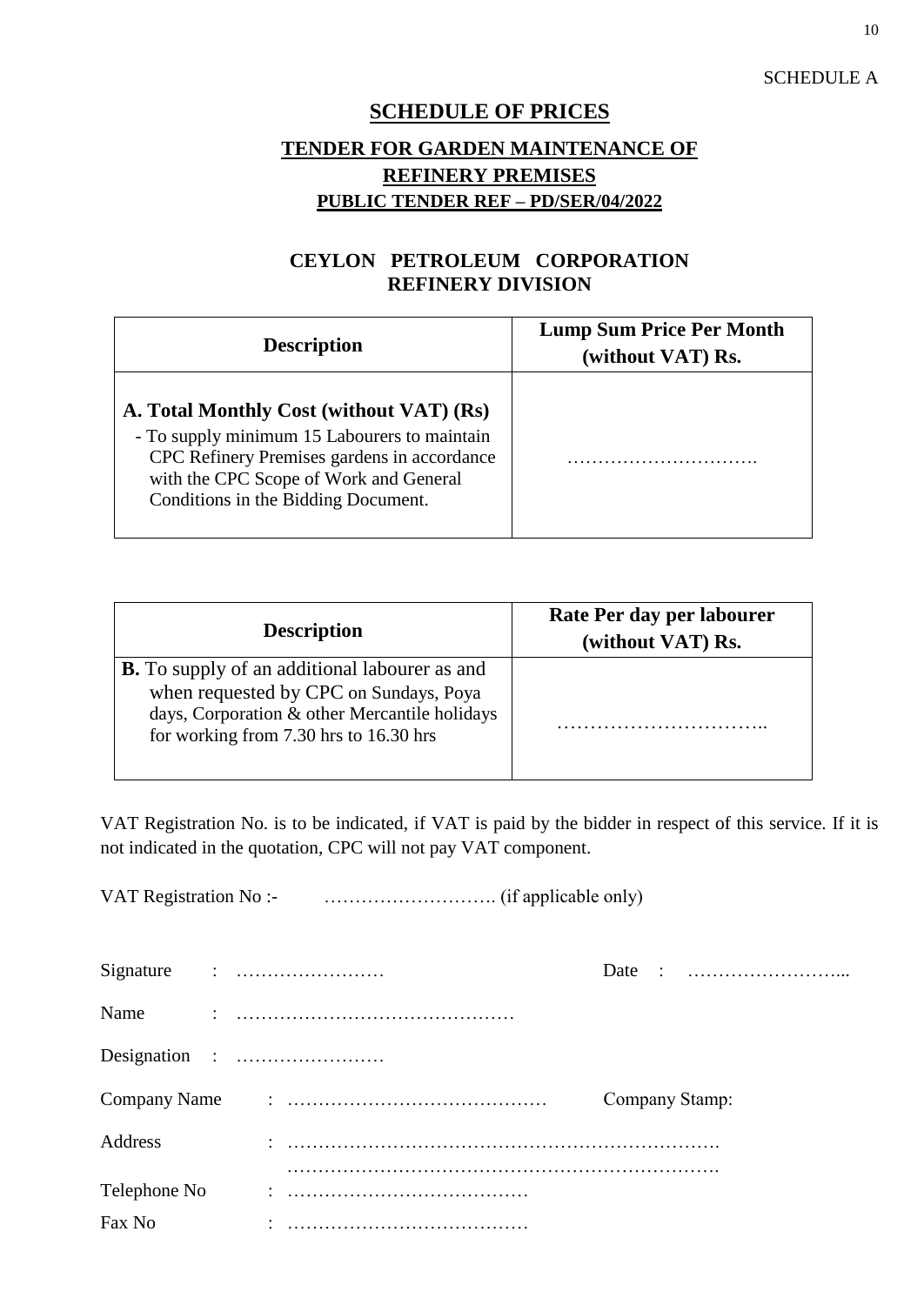## **FORM OF BID**

**To:** The Chairman Departmental Standard Procurement Committee (Minor) Ceylon Petroleum Corporation Refinery Division Sapugaskanda Kelaniya SRI LANKA

Sir,

- A-1 Having familiarized ourselves with the formal request for Instruction to Bidders and Conditions of contract, for "Tender for Garden Maintenance of Refinery Premises", we offer to complete the whole of said services in conformity with the said document.
- A-2 Unless and until a formal agreement is prepared and executed this Bid offer together with your written acceptance thereof shall constitute a binding contract with us.
- A-3 We understand you are not bound to accept the lowest or any Bid offer you may receive.
- A-4 The Bid we are offering is complete and fulfils the requirements discussed in the Bidding document.
- A-5 We agree to abide by this Bid offer for the period of Ninety (90) days from the date of opening of the same. Conditions and prices quoted will remain binding upon us and may be accepted at any time before the expiration of the period.
- A-6 We agree to be bound by the Tender, Tender Conditions and Performance Guarantee.
- A-7 We affirm that providing of the said services will commence within 14 days after we receive notice of acceptance of our Bid from the CPC.
- A-8 We offer the prices as given in the "**Schedule of Prices"** for "Tender for Garden Maintenance of Refinery Premises" as detailed out in this tender document.

We agree that it is open to the Procurement Committee to reject this offer or to accept.

|    | Name       |    |  |  |
|----|------------|----|--|--|
|    | Address    |    |  |  |
|    |            |    |  |  |
|    | Witnesses: |    |  |  |
| 1. |            | 2. |  |  |
|    |            |    |  |  |
|    |            |    |  |  |
|    |            |    |  |  |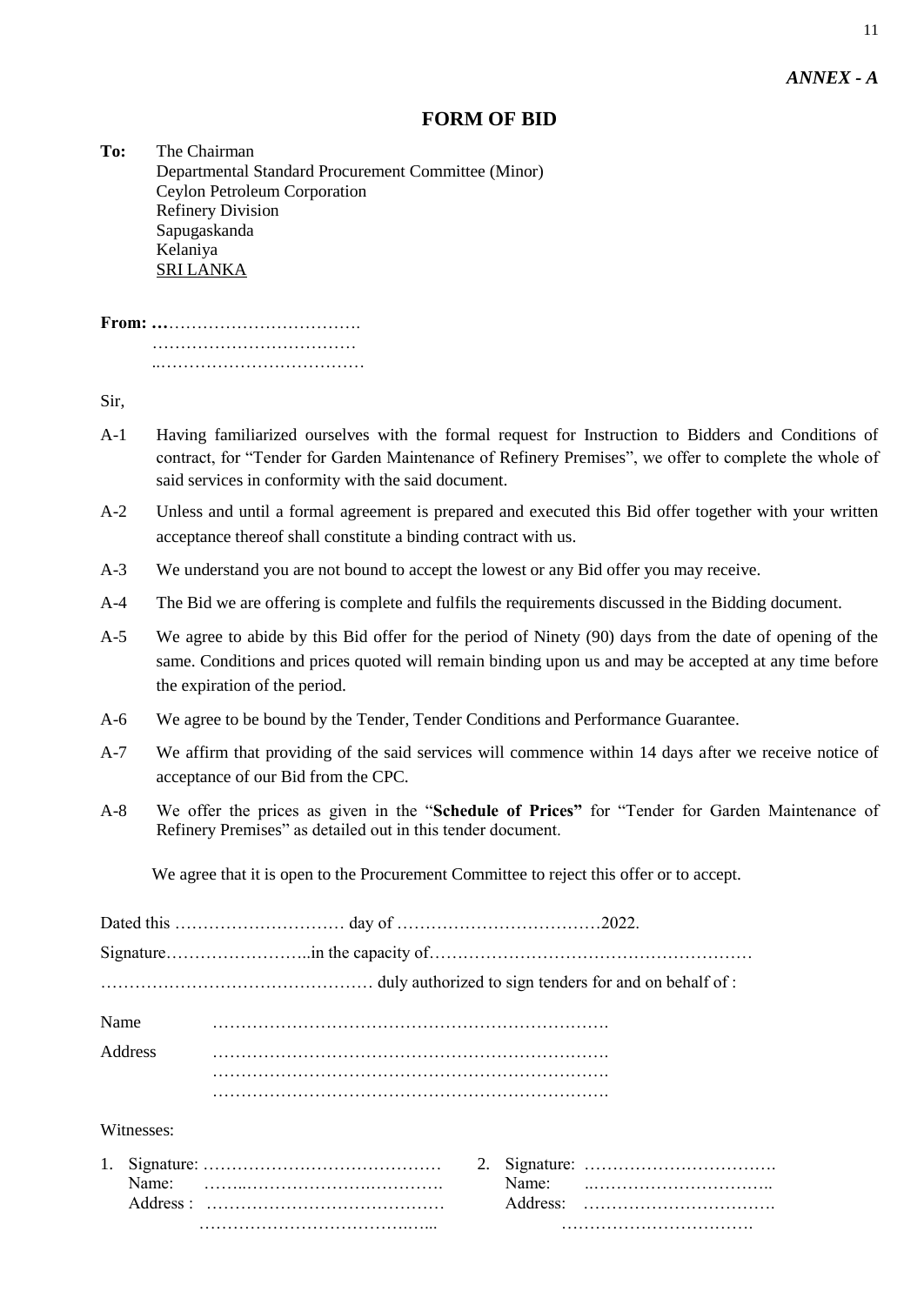12

# **FORMAT FOR BID SECURITY GUARANTEE**

[this Guarantee form shall be filled in accordance with the instructions indicated in brackets]

------------------------------------------------------------------------------------------------------- [insert issuing agency's name, and address of issuing branch or office]

## Beneficiary: **Deputy Refinery Manager, Ceylon Petroleum Corporation, Refinery Division, Sapugaskanda, Kelaniya**

Date: ---------------------------- [insert (by issuing agency) date]

BID SECURITY No.: -------------------------- [insert (by issuing agency) number] We have been informed that - ----------------------------------------------------------------------------- [insert (by issuing agency) name of the Bidder] (hereinafter called "the Bidder") has submitted to you its bid dated -------------------[insert (by issuing agency) date] (hereinafter called "the Bid") for the execution of **Tender for Garden Maintenance of Refinery Premises** under Invitation for Bids No. **REF- PD/SER/04/2022**.

Furthermore, we understand that, according to your conditions, Bids must be supported by a Bid Guarantee.

At the request of the Bidder, we ----------------------------------------------- [insert name of issuing agency] hereby irrevocably undertake to pay you any sum or sums not exceeding in total an amount of ------------------- [insert amount in figures] ------------------------------------------------------ [insert amount in words] upon receipt by us of your first demand in writing accompanied by a written statement stating that the Bidder is in breach of its obligation(s) under the bid conditions, because the Bidder:

- (a) has withdrawn its Bid during the period of bid validity specified; or
- (b) does not accept the correction of errors in accordance with the Instructions to Bidders (hereinafter "the ITB") ; or
- (c) having been notified of the acceptance of its Bid by the Employer during the period of bid validity, (i) fails or refuses to execute the Contract Form, if required, or (ii) fails or refuses to furnish the Performance Security, in accordance with the ITB.

This Guarantee shall expire: (a) if the Bidder is the successful bidder, upon our receipt of copies of the Contract signed by the Bidder and of the Performance Security issued to you by the Bidder; or (b) if the Bidder is not the successful bidder, upon the earlier of (i) the successful bidder furnishing the performance security, otherwise it will remain in force up to ---------------- (insert date)

Consequently, any demand for payment under this Guarantee must be received by us at the office on or before that date.

[signature(s) of authorized representative(s)  $\vert$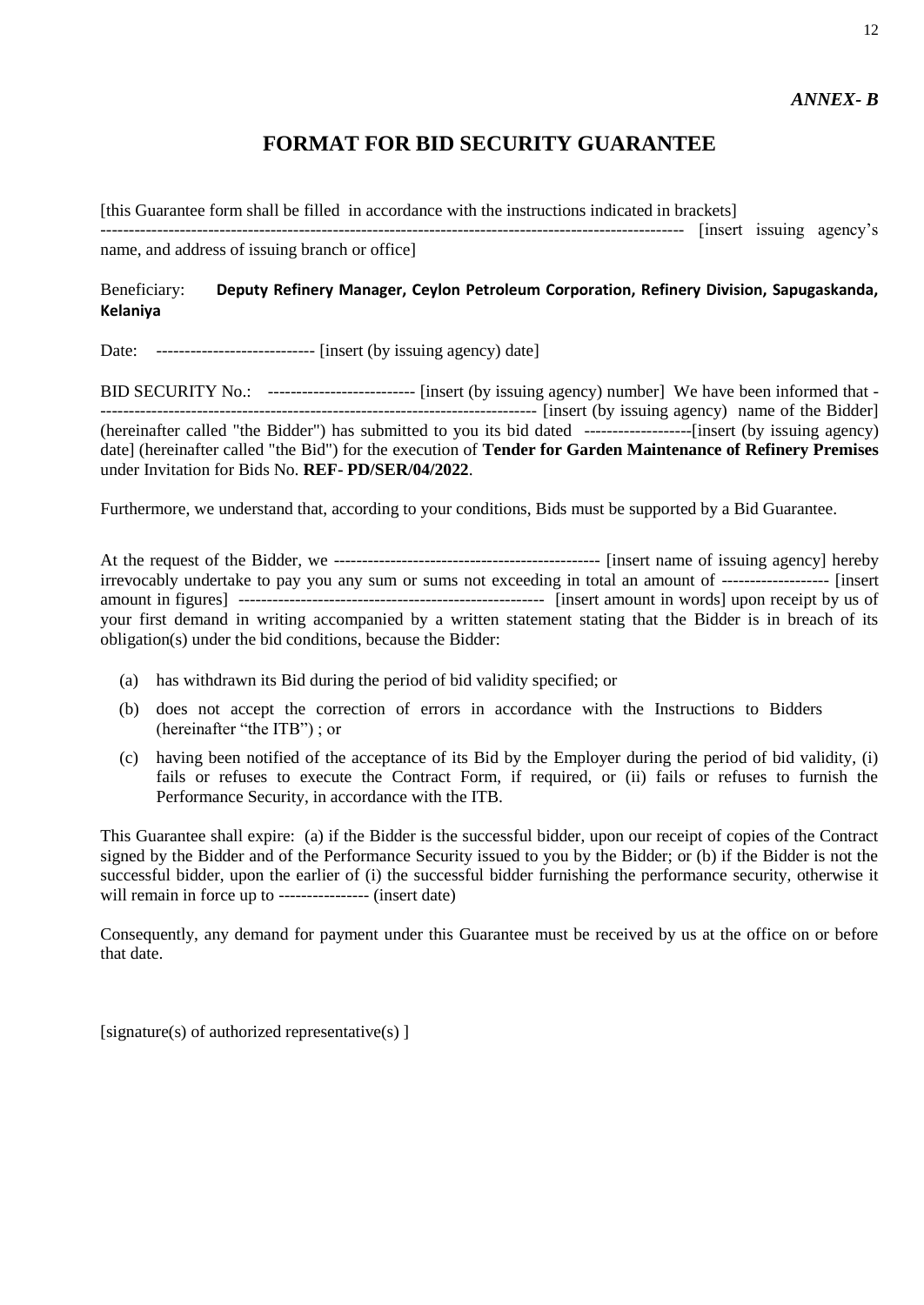# **FORM OF AGREEMENT**

This CONTRACT (hereinafter called the "Contract") is made the *[day]* day of the month of *[month], [year]*, between, on the one hand, CPC and, on the other hand, *[name of Service Provider]* (hereinafter called the "Service Provider").

#### WHEREAS

- (a) the CPC has requested the Service Provider to provide certain Services as defined in the Conditions of Contract and Contract Data attached to this Contract (hereinafter called the "Services");
- (b) the Service Provider, having represented to the CPC that they have the required skills, and personnel and resources, have agreed to provide the Services on the terms and conditions set forth in this Contract at a contract price of

NOW THEREFORE the parties hereto hereby agree as follows:

1. The following documents attached hereto shall be deemed to form an integral part of this Contract:

- (a) The Conditions of Contract;
- (b) The Contract Data;
- (c) The Form of Bid
- (d) The Schedule of Prices
- (e) The CPC's Requirements
- (f) The following Appendices : *[Note: If any of these Appendices are not used, the words "Not Used" should be inserted below next to the title of the Appendix and on the sheet attached hereto carrying the title of that Appendix.]*

Appendix A: Descript ion of the Services

Appendix B: Schedule of Payments

Appendix C: Key Personnel

Appendix D: Breakdown of Contract Price

Appendix E: Services and Facilities Provided by the Employer

2. The mutual rights and obligations of the CPC and the Service Provider shall be as set forth in the Contract, in particular:

(a) The Service Provider shall carry out the Services in accordance with the provisions of the Contract; and

(b) The CPC shall make payments to the Service Provider in accordance with the provisions of the Contract.

IN WITNESS WHEREOF, the Parties hereto have caused this Contract to be signed in their respective names as of the day and year first above written.

For and on behalf of CPC

------------------------------------------ *[Authorized Representative]* For and on behalf of [*name of Service Provider]*

------------------------------------------ *[Authorized Representative]*